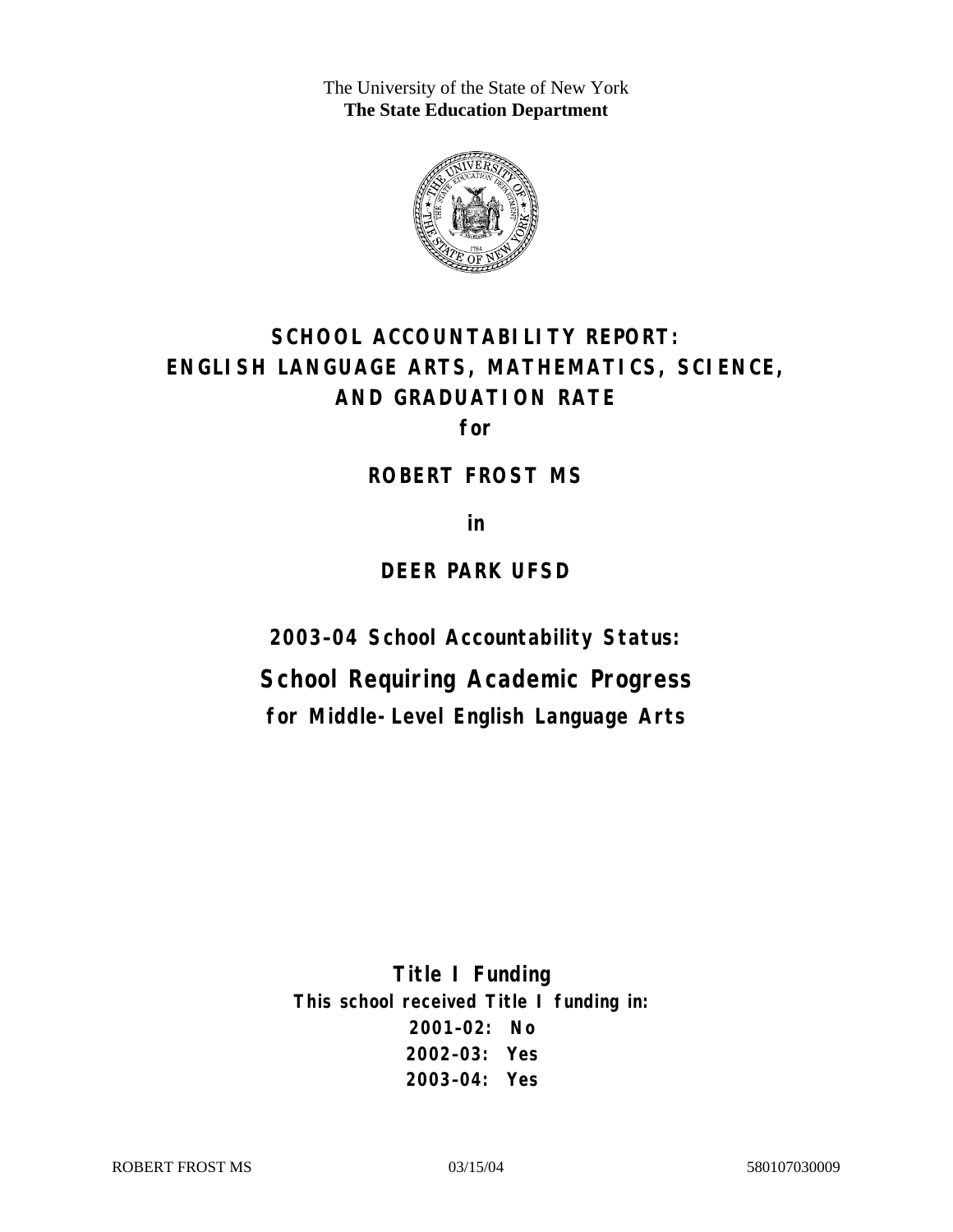### **District/School Accountability Status Categories**

The list below defines the district or school status categories under New York State's district and school accountability system, which is divided into a Federal Title I component and a State component. A district or school that does not receive Title I funding in a school year does not have a federal status in that year. Schools receiving Title I funds that are not in good standing must provide school choice for their students; those in need of improvement year 2 and beyond must also provide Supplemental Education Services to eligible students. Other consequences for districts and schools not in good standing can be found at: www.emsc.nysed.gov/deputy/nclb/accountability/siinfo.htm. To be removed from any improvement status, a district or school must make Adequate Yearly Progress (AYP) for two consecutive years, or in the case of a School Under Registration Review, achieve the performance targets established for the school by the Commissioner.

**District/School in Good Standing:** A district or school is considered to be in good standing if it has not been identified as a District or School in Need of Improvement, Requiring Corrective Action, Planning for Restructuring, or Requiring Academic Progress, or as a School Under Registration Review.

**District/School Requiring Academic Progress:** Under the State component of New York's accountability system, a district or school that did not make AYP in the same grade and subject for two consecutive years is considered a School Requiring Academic Progress (Year 1) the following year. In each succeeding year that the school fails to make AYP, the year designation is incremented by one.

**District/School in Need of Improvement (Year 1):** A district or school that has not made AYP for two consecutive years in the same grade or subject while receiving Title I funds is considered a District/School in Need of Improvement (Year 1) the following year.

**District/School in Need of Improvement (Year 2):** A District or School in Need of Improvement (Year 1) that does not make AYP in the grade or subject for which it was identified while receiving Title I funds is considered a District or School in Need of Improvement (Year 2) the following year.

**District/School Requiring Corrective Action:** A District or School in Need of Improvement (Year 2) that does not make AYP in the grade or subject for which it was identified while receiving Title I funds is considered a District or School Requiring Corrective Action the following year.

**District/School Planning for Restructuring:** A District or School Requiring Corrective Action that does not make AYP in the grade or subject for which it was identified while receiving Title I funds is considered a District or School Planning for Restructuring the following year.

**School Under Registration Review (SURR):** Schools that are farthest from the State standard and have been determined by the Commissioner to be most in need of improvement are Schools Under Registration Review. These schools must achieve performance targets specified by the Commissioner of Education in their area(s) of identification within a prescribed timeframe or risk having their registration revoked by the Board of Regents.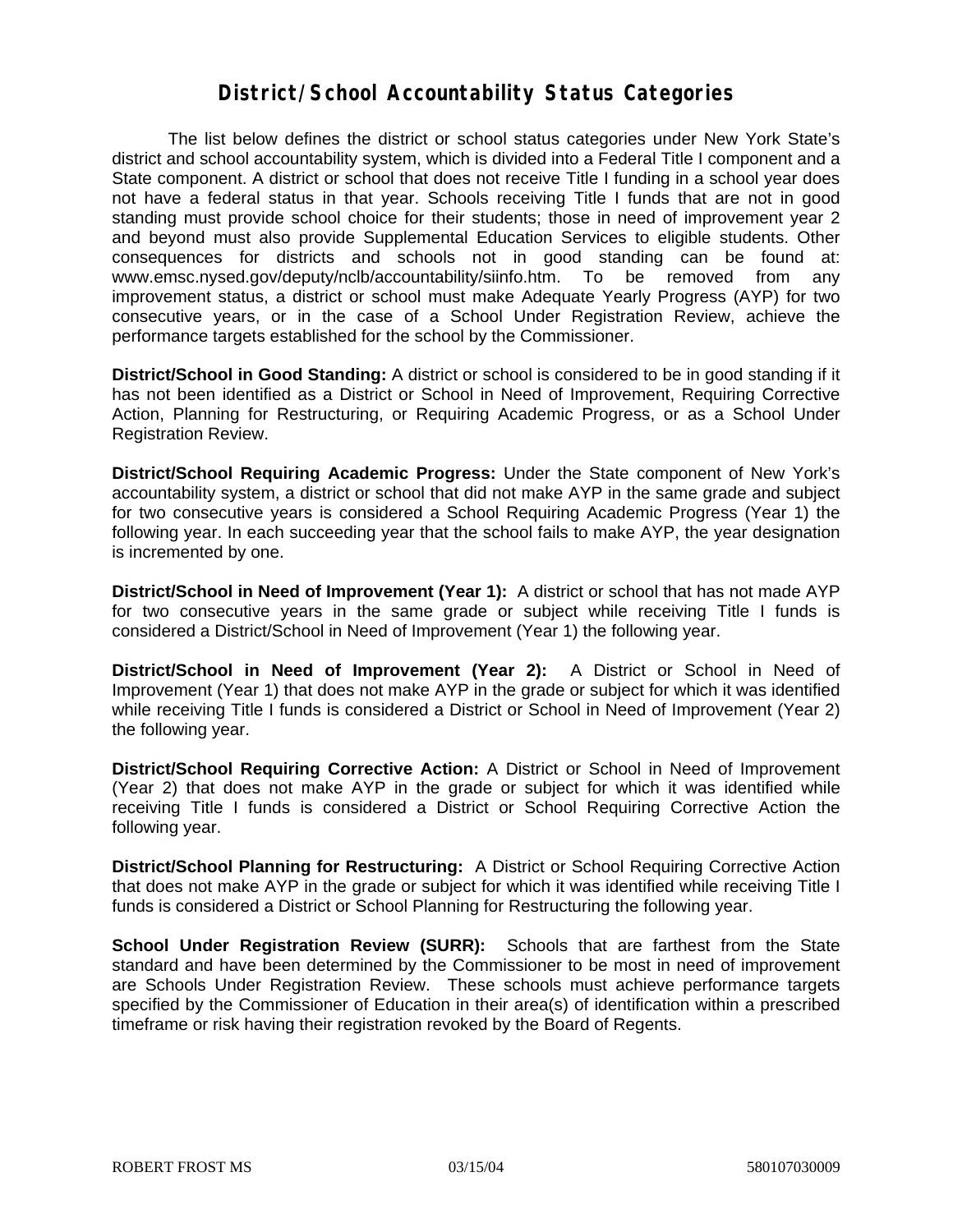# **Middle-Level English Language Arts**

Definitions of terms, such as Performance Index and Effective Annual Measurable Objective (AMO), are in the glossary, which is the last page of this report.

**For a school to make Adequate Yearly Progress (AYP) in 2002–03, every accountability group must make AYP.** 

**For an accountability group to make AYP in 2002–03, it must** 

- 1. meet the 95 percent participation requirement (*2002–03 Participation*), *and*
- 2. *either* meet its Effective AMO *or* make safe harbor (*2002–03 Performance* and *Standards*).

To meet the participation requirement, 95 percent of the grade 8 enrollment in each accountability group with 40 or more students must

be tested. To meet the Effective AMO, the Performance Index for each group with 30 or more continuously enrolled students must equal or exceed the Effective AMO. To make safe harbor, the Performance Index of each of these groups must equal or exceed its ELA safe harbor target *and* the group must meet the middle-level science qualification for safe harbor. (See the middle-level science page of this report for further information on meeting the science qualification for safe harbor.)

*ELA Safe Harbor Targets:* The middle-level *2002–03* ELA Safe Harbor Target is calculated by using the following equation: 2001–02 PI + (200  $-$  the 2001–02 PI)  $\times$  0.10. The 2003–04 ELA Safe Harbor Target is  $\,$ calculated by using the following equation:  $2002-03$  PI +  $(200 -$  the 2002–03 PI)  $\times$  0.10. The 2003–04 target is provided for groups whose PI was below the Effective AMO in 2002–03.

| <b>Accountability Group</b>       | 2002-03 Participation |                                    | 2002-03 Performance*                                    |                      | 2002-03 Standards       |                                     |                                                           |                                                       | 2003-04                                    |
|-----------------------------------|-----------------------|------------------------------------|---------------------------------------------------------|----------------------|-------------------------|-------------------------------------|-----------------------------------------------------------|-------------------------------------------------------|--------------------------------------------|
|                                   | Grade 8<br>Enrollment | Percent of<br>Enrollment<br>Tested | Count of<br>Continuously<br>Enrolled<br><b>Students</b> | Performance<br>Index | Effective<br><b>AMO</b> | <b>ELA Safe</b><br>Harbor<br>Target | Met the<br>Science<br>Qualification<br>for Safe<br>Harbor | <b>Made</b><br>AYP in<br><b>ELA</b> in<br>$2002 - 03$ | <b>ELA Safe</b><br><b>Harbor</b><br>Target |
| All Students                      | 363                   | 99%                                | 356                                                     | 147                  | 101                     |                                     |                                                           | <b>Yes</b>                                            |                                            |
| <b>Students with Disabilities</b> | 40                    | 98%                                | 39                                                      | 87                   | 91                      | 91                                  | Yes                                                       | <b>No</b>                                             | 98                                         |
| American Indian/Alaskan Native    |                       |                                    |                                                         |                      |                         |                                     |                                                           |                                                       |                                            |
| <b>Black</b>                      | 49                    | 98%                                | 48                                                      | 129                  | 93                      |                                     |                                                           | <b>Yes</b>                                            |                                            |
| Hispanic                          | 27                    |                                    | 26                                                      |                      |                         |                                     |                                                           |                                                       |                                            |
| Asian or Pacific Islander         | 20                    |                                    | 20                                                      |                      |                         |                                     |                                                           |                                                       |                                            |
| White                             | 267                   | 99%                                | 262                                                     | 152                  | 100                     |                                     |                                                           | <b>Yes</b>                                            |                                            |
| Limited English Proficient        | 5                     |                                    | 4                                                       |                      |                         |                                     |                                                           |                                                       |                                            |
| Economically Disadvantaged        | 55                    | 96%                                | 53                                                      | 134                  | 94                      |                                     |                                                           | <b>Yes</b>                                            |                                            |
| <b>Final AYP Determination</b>    |                       |                                    |                                                         |                      |                         |                                     |                                                           | <b>No</b>                                             |                                            |

\*For schools with fewer than 30 continuously enrolled tested students in 2002–03, data for 2001–02 and 2002–03 were combined to determine counts and PIs.

\*\*Groups with a "\*\*" are not required to meet the science qualification for safe harbor to make safe harbor in English and mathematics because fewer than 30 students in the group were administered the science test.

**State accountability status in middle-level English language arts: School Requiring Academic Progress Year 1** 

Title I accountability status in middle-level English language arts: School in Good Standing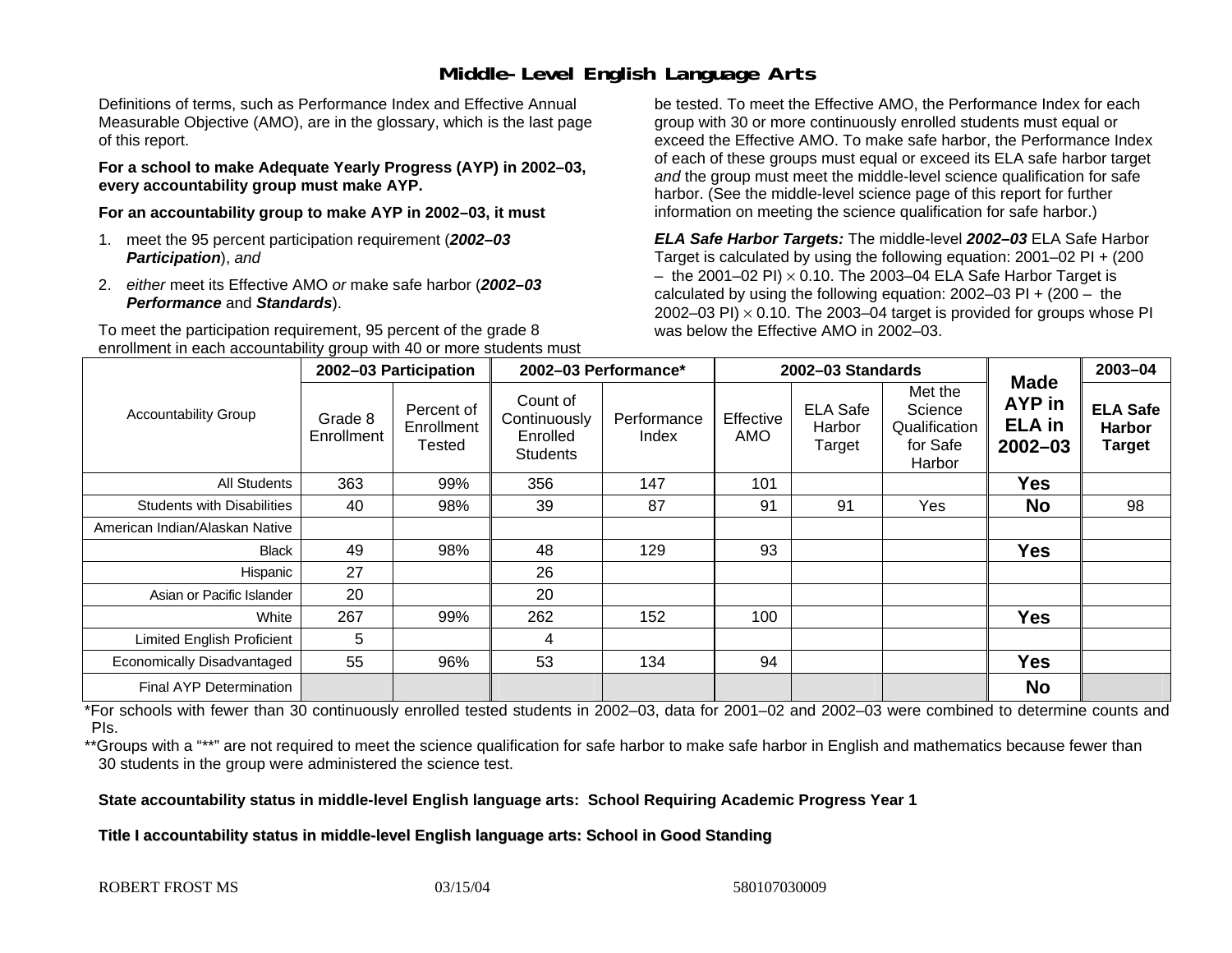# **Middle-Level Mathematics**

Definitions of terms, such as Performance Index and Effective Annual Measurable Objective (AMO), are in the glossary, which is the last page of this report.

**For a school to make Adequate Yearly Progress (AYP) in 2002–03, every accountability group must make AYP.** 

**For an accountability group to make AYP in 2002–03, it must** 

- 1. meet the 95 percent participation requirement (*2002–03 Participation*), *and*
- 2. *either* meet its Effective AMO *or* make safe harbor (*2002–03 Performance* and *Standards*).

To meet the participation requirement, 95 percent of the grade 8 enrollment in each accountability group with 40 or more students must

be tested. To meet the Effective AMO, the Performance Index for each group with 30 or more continuously enrolled students must equal or exceed the Effective AMO. To make safe harbor, the Performance Index of each of these groups must equal or exceed its math safe harbor target *and* the group must meet the middle-level science qualification for safe harbor. (See the middle-level science page of this report for further information on meeting the science qualification for safe harbor.)

*Math Safe Harbor Targets:* The middle-level 2002–03 Math Safe Harbor Target is calculated by using the following equation: 2001–02 PI + (200 – the 2001–02 PI) × 0.10. The 2003–04 Math Safe Harbor Target is calculated by using the following equation: 2002–03 PI + (200  $-$  the 2002–03 PI)  $\times$  0.10. The 2003–04 target is provided for groups whose PI was below the Effective AMO in 2002–03

| <b>Accountability Group</b>       | 2002-03 Participation |                                           | 2002-03 Performance*                                    |                      | 2002-03 Standards       |                               |                                                           |                                                        | 2003-04                                            |
|-----------------------------------|-----------------------|-------------------------------------------|---------------------------------------------------------|----------------------|-------------------------|-------------------------------|-----------------------------------------------------------|--------------------------------------------------------|----------------------------------------------------|
|                                   | Grade 8<br>Enrollment | Percent of<br>Enrollment<br><b>Tested</b> | Count of<br>Continuously<br>Enrolled<br><b>Students</b> | Performance<br>Index | Effective<br><b>AMO</b> | Math Safe<br>Harbor<br>Target | Met the<br>Science<br>Qualification<br>for Safe<br>Harbor | <b>Made</b><br><b>AYP</b> in<br>Math in<br>$2002 - 03$ | <b>Math Safe</b><br><b>Harbor</b><br><b>Target</b> |
| All Students                      | 366                   | 96%                                       | 350                                                     | 153                  | 75                      |                               |                                                           | Yes                                                    |                                                    |
| <b>Students with Disabilities</b> | 42                    | 93%                                       | 39                                                      | 92                   | 65                      |                               |                                                           | <b>No</b>                                              |                                                    |
| American Indian/Alaskan Native    |                       |                                           |                                                         |                      |                         |                               |                                                           |                                                        |                                                    |
| <b>Black</b>                      | 50                    | 96%                                       | 48                                                      | 117                  | 67                      |                               |                                                           | <b>Yes</b>                                             |                                                    |
| Hispanic                          | 30                    |                                           | 25                                                      |                      |                         |                               |                                                           |                                                        |                                                    |
| Asian or Pacific Islander         | 19                    |                                           | 18                                                      |                      |                         |                               |                                                           |                                                        |                                                    |
| White                             | 267                   | 97%                                       | 259                                                     | 161                  | 74                      |                               |                                                           | <b>Yes</b>                                             |                                                    |
| <b>Limited English Proficient</b> | 6                     |                                           | 5                                                       |                      |                         |                               |                                                           |                                                        |                                                    |
| Economically Disadvantaged        | 54                    | 93%                                       | 50                                                      | 140                  | 68                      |                               |                                                           | <b>No</b>                                              |                                                    |
| <b>Final AYP Determination</b>    |                       |                                           |                                                         |                      |                         |                               |                                                           | <b>No</b>                                              |                                                    |

\*For schools with fewer than 30 continuously enrolled tested students in 2002–03, data for 2001–02 and 2002–03 were combined to determine counts and PIs.

\*\*Groups with a "\*\*" are not required to meet the science qualification for safe harbor to make safe harbor in English and mathematics because fewer than 30 students in the group were administered the science test.

**State accountability status in middle-level mathematics: School in Good Standing** 

Title I accountability status in middle-level mathematics: School in Good Standing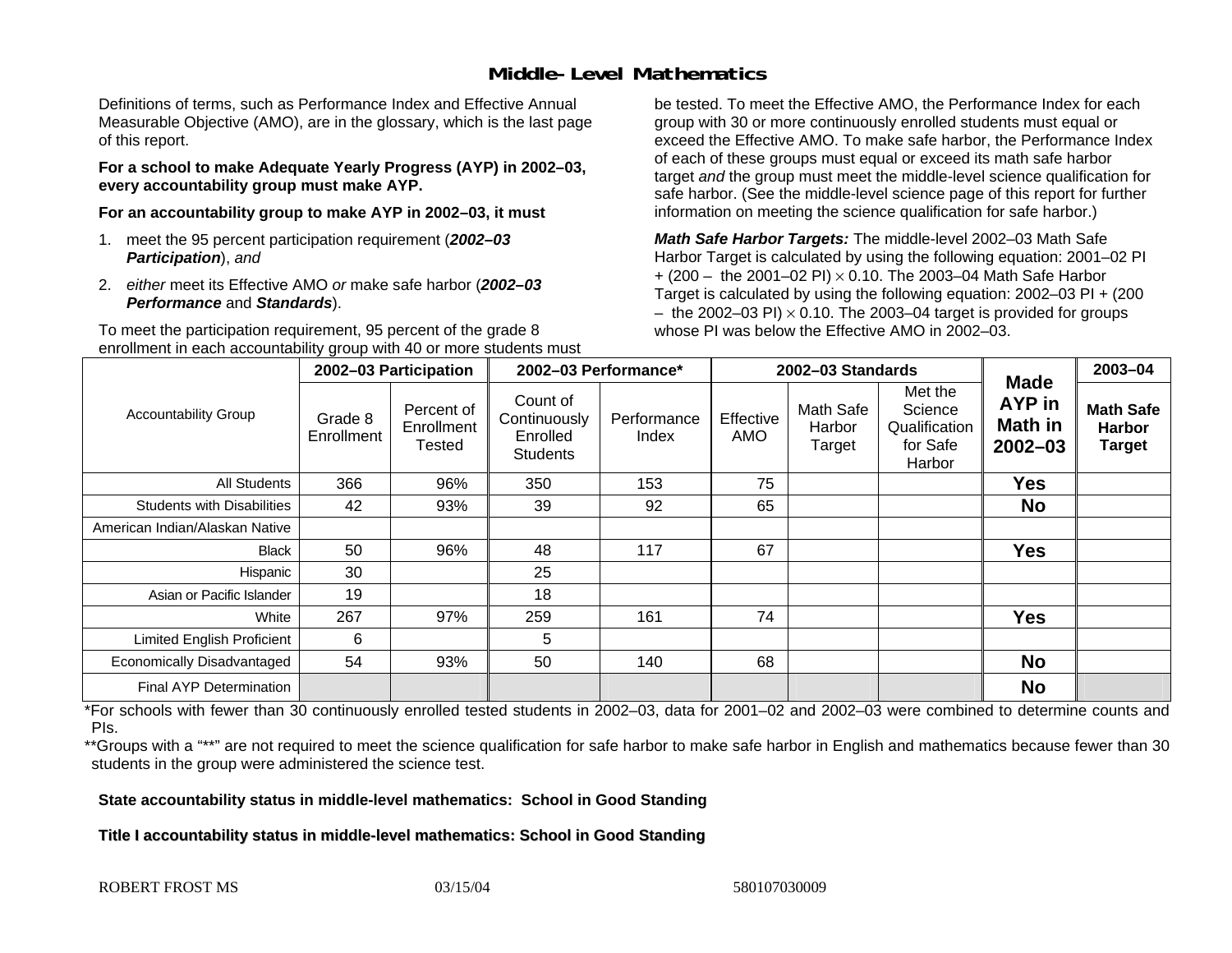# **Middle-Level Science**

Definitions of terms, such as Progress Target and Adequate Yearly Progress (AYP), are in the glossary, which is the last page of this report.

*Made AYP in Science in 2002–03:* For a school to make AYP in science, the Performance Index (PI) for the "All Students" group must equal or exceed the State Science Standard or the Science Progress Target.

*Qualification for Safe Harbor in Middle-Level ELA and Math:* For an accountability group to be considered Qualified for Safe Harbor in

Middle-Level ELA and Math, the PI must equal or exceed the State Science Standard or the Science Progress Target in middle-level science for that group. Groups with fewer than 30 students tested in middle-level science are not subject to this qualification criterion.

*Science Progress Targets:* The middle-level 2002–03 Science Progress Target is calculated by adding one point to the 2001–02 PI. The 2003–04 Science Progress Target is calculated by adding one point to the 2002–03 PI. The 2003–04 target is provided for groups whose PI was below the State Science Standard in 2002–03.

|                                   |                                                         | 2002-03 Performance* |                                     | 2002-03 Standards             |                                             | $2002 - 03$                                                            | $2003 - 04$                   |
|-----------------------------------|---------------------------------------------------------|----------------------|-------------------------------------|-------------------------------|---------------------------------------------|------------------------------------------------------------------------|-------------------------------|
| <b>Accountability Group</b>       | Count of<br>Continuously<br>Enrolled<br><b>Students</b> | Performance<br>Index | <b>State</b><br>Science<br>Standard | Science<br>Progress<br>Target | <b>Made AYP</b><br>in Science<br>in 2002-03 | Qualified<br>for Safe<br>Harbor in<br>Middle-<br>Level ELA<br>and Math | Science<br>Progress<br>Target |
| <b>All Students</b>               | 294                                                     | 179                  | 100                                 |                               | <b>Yes</b>                                  | Yes                                                                    |                               |
| <b>Students with Disabilities</b> | 39                                                      | 133                  | 100                                 |                               |                                             | Yes                                                                    |                               |
| American Indian/Alaskan Native    |                                                         |                      |                                     |                               |                                             |                                                                        |                               |
| <b>Black</b>                      | 45                                                      | 167                  | 100                                 |                               |                                             | Yes                                                                    |                               |
| Hispanic                          | 26                                                      |                      |                                     |                               |                                             |                                                                        |                               |
| Asian or Pacific Islander         | 14                                                      |                      |                                     |                               |                                             |                                                                        |                               |
| White                             | 209                                                     | 185                  | 100                                 |                               |                                             | Yes                                                                    |                               |
| Limited English Proficient        | 5                                                       |                      |                                     |                               |                                             |                                                                        |                               |
| Economically Disadvantaged        | 51                                                      | 171                  | 100                                 |                               |                                             | Yes                                                                    |                               |
| <b>Final AYP Determination</b>    |                                                         |                      |                                     |                               | <b>Yes</b>                                  |                                                                        |                               |

\*For schools with fewer than 30 continuously enrolled students in 2002–03, data for 2001–02 and 2002–03 were combined to determine counts and PIs.

**State accountability status in middle-level science: School in Good Standing** 

Title I accountability status in middle-level science: School in Good Standing